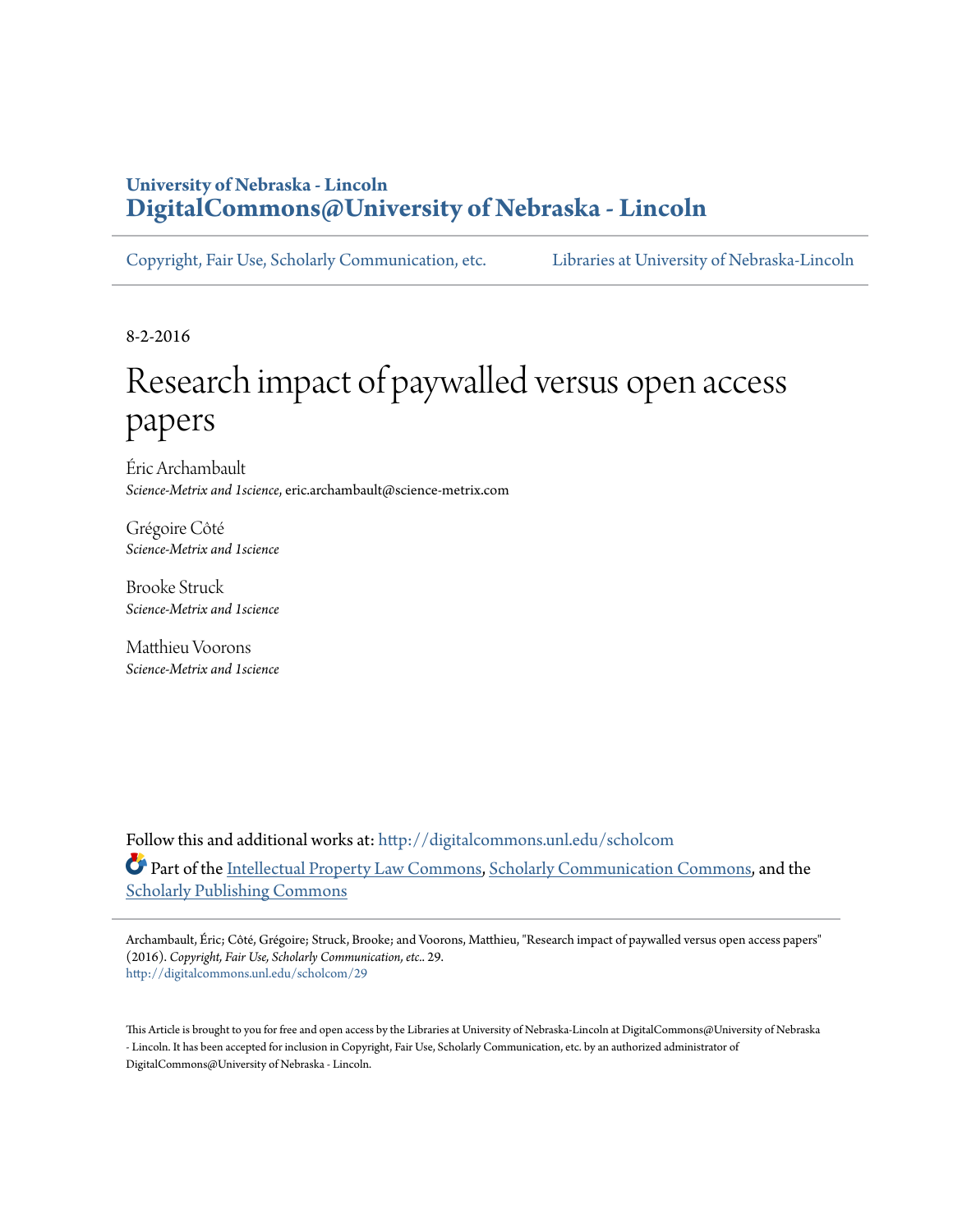# Research impact of paywalled versus open access papers

Éric Archambault, Grégoire Côté, Brooke Struck and Matthieu Voorons Science-Metrix and 1science, 1335 Mont-Royal E., Montreal, Quebec, Canada, H2J 1Y6

This note presents data from the 1science OAIndx on the average of relative citations (ARC) for 3.3 million papers published from 2007 to 2009 and indexed in the Web of Science (WoS). These data show a decidedly large citation advantage for open access (OA) papers, despite them suffering from a lag in availability compared to paywalled papers.

# **Background**

There is an abundant literature on the citation advantage of OA papers, starting with a succinct communication by Lawrence (2001). Several studies have been listed by SPARC, the majority of which support the idea that when papers are openly available, they are more cited than papers for which availability is restricted to those who pay for access (http://sparceurope.org/oaca/).

As noted by Diana Hicks on the ScienceMetrics.org blog (http://sciencemetrics.org/oaca-open-accesscitation-advantage/), skeptics argue that the advantage of OA is partly due to citations having a chance to arrive sooner. Another purported artefact would be a selection bias according to which authors pick their best (hence most citeable) papers to make OA. This paper examines the first aspect and concludes that the purported head start of OA papers is actually contrary to observed data.

The limitation of the existing literature on the subject, whether supporting or refuting the OA citation advantage, is often the small number of articles analyzed, the limited size and diversity of the citing sources, and the short citation window considered. The present note examines 3,350,910 papers published between 2007 and 2009 and indexed in the WoS, with a citation window starting in 2007 and continuing up to the latest date possible (in practice, mid-2016). More than 12,000 journals indexed in the WoS were used to compute the citations for these papers, which have received a total of 34,865,430 citations from these citing journals.

# Methods and definitions

Here, open access refers to Peter Suber's definition of gratis OA (http://sparcopen.org/our-work/gratisand-libre-open-access/), while libre OA papers are considered a subset of gratis OA and are therefore also included in the present data. Gold OA refers to papers made available for free by the publishers themselves, be it on their website (e.g., in fully gold OA journals on Springer Open and BioMedCentral, or as hybrid OA, that is, OA papers from otherwise paywalled journals on, for example, Springer's website) or on the site of an aggregator (e.g., Scielo, and also PubMedCentral, on which the majority of papers are archived by the publishers themselves).

Green OA refers to papers made available for free by parties other than publishers, usually the authors themselves, who archive papers in institutional repositories, subject repositories such as arXiv, or commercial repositories such as ResearchGate. The scores for OA as a whole include uncategorized open access articles (for which we cannot determine whether the paper is gold or green).

Determination of whether a paper is gold or green relied on the manual coding of top-level domains (TLDs). Around 8,100 TLDs holding 26,500,000 URLs were manually checked and coded. The remaining 230,000 TLDs were tagged as unknown for one of three reasons: (1) they did not have a clear open access status for a variety of reasons (e.g., a language barrier meant the team could not determine the nature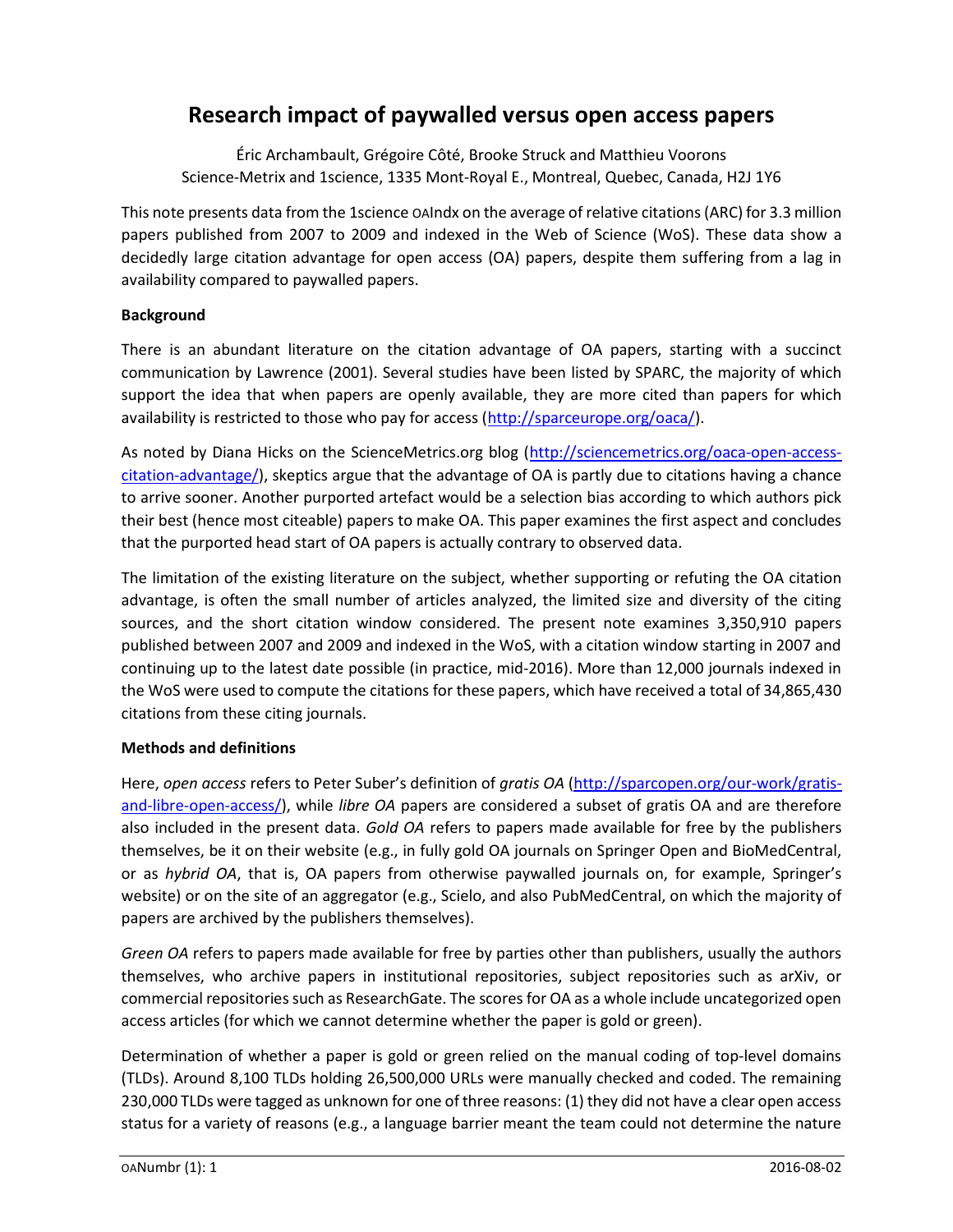of the documents on a site); (2) they could not be qualified with a unique tag (e.g., some repositories have both green and gold papers as they host journals published by the institution while also having green papers by their researchers; or (3) they had too few papers to be worthy of manual checking at this first stage of coding (TLDs with less than 500 URLs).

1science is working on algorithms to properly code hybrid papers, but these efforts will only come to fruition in the future, and hybrid papers are not considered as a distinct category here (as they are found on the publisher's site, they are coded as gold). Note that the coding was done at the URL level and as such a paper could be coded as both gold and green if a copy appeared on a publisher's website and, for example, also on an institutional repository. This note does not examine the overlap between green and gold.

The 1science OAIndx is a growing aggregate that currently comprises 18 million gratis OA papers and their metadata. All papers in OAIndx, regardless of whether they are green or gold OA, are published in peerreviewed journals. OAIndx covers pre-prints and post-prints, but only to the extent that metadata triangulation can ascertain that these were actually published, and hence pre-prints that did not ultimately make their way to a published version are not included in OAIndx. A pre-print is defined as a paper that has yet to undergo peer review, while a post-print is a paper accepted for publication following peer review, or, in some fields, editorial review or other types of scholarly quality review.

Only records possessing enough metadata to produce a bibliographic reference (the minimal set is defined as the paper's first author, year of publication, article title and journal title) and having a directly downloadable PDF document are included. This therefore creates a number of false negatives: some papers are gratis OA but do not have all required metadata available, some are only available in other formats (EPUB, Word, etc.), some could be readable only online with no means to download (HTML), and some would say that registering to use a website does not constitute closed access.

The WoS comprises bibliographic records for 44 million articles published in scholarly journals between 1980 and 2016. The statistics presented here are based only on original contributions to knowledge (WoS document types: Articles and Reviews). All citations to these articles are counted (i.e., there is no "sliding citation window"). The impact is computed for papers that were published sufficiently long ago to have reached their peak citation number per year, although in the arts and humanities it is more challenging to determine what the peak citation year is, provided such a thing exists in these domains.

The average of relative citations (ARC) is an indicator of the impact of papers on the research community. The number of citations received by each of the 3.3 million papers is counted for the year in which it was published and for all subsequent years. For papers published in 2007, for example, citations received in the 2007–2016 period are counted.

To account for different citation patterns across fields and subfields of research and scholarly publications (e.g., there are more citations in biomedical research than in mathematics) and for differences in the age of publications (e.g., older papers have accumulated citations over a longer period), each publication's citation count is divided by the average citation count of all publications that were published the same year in the same subfield, to obtain a relative citation count (RC).

The ARC of gold OA, green OA, and not OA papers in a given subfield is the average of the RCs (i.e., if there are 4,000 publications in the subfield, the ARC is the average of 4,000 RCs, one per publication). An ARC value above 1 means that a class of papers is cited more frequently than the average citation level for all papers in that field; when it is below 1, it means the class is cited less frequently.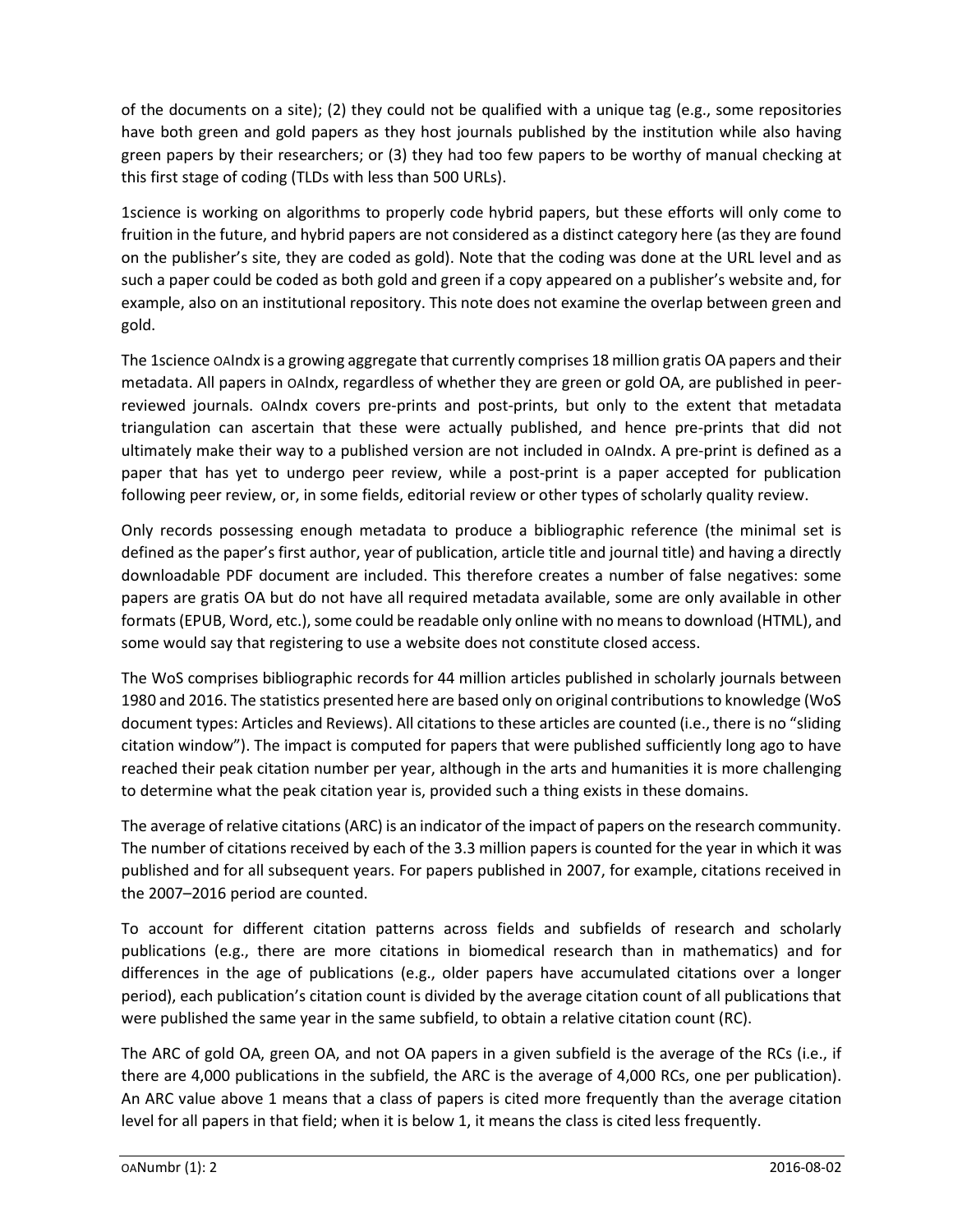## Findings

- Publishing in paywalled journals without green archiving is never an effective impact maximization strategy.
- In total, and for all these fields, publishing in paywalled journals with no additional green archiving always yields below average citedness (the average being 1.0).
- Publishing in paywalled journals is the least impactful strategy overall, and the least impactful in 16 out of 22 fields.
- On average, open access papers produce a 50% higher research impact than strictly paywalled papers.
- In all these fields, fostering open access (without distinguishing between gold and green) is always a better research impact maximization strategy than relying on strictly paywalled papers.
- Having a green copy of a paper is the most impactful research communication strategy overall and the best strategy in 19 fields out of 22.
- Green is nearly always more effective than relying strictly on gold (20 out of 22 fields).
- Gold is the best strategy in biology and biomedical research and very close to green in clinical medicine (likely a reflection of the NIH and Wellcome Trust OA mandates).
- Gold has the least impact in six fields.

# Table 1 Research impact of paywalled (not OA) versus open access (OA) papers

| <b>Field</b>                                          | Paper $(n)$ | Reference $(n)$ | not OA (arc) | OA( <i>arc</i> ) | gold (arc) | green (arc) |
|-------------------------------------------------------|-------------|-----------------|--------------|------------------|------------|-------------|
| <b>TOTAL</b>                                          | 3,350,910   | 34,865,430      | 0.81         | 1.23             | 1.06       | 1.28        |
| Agriculture, Fisheries & Forestry                     | 138,025     | 804,386         | 0.85         | 1.18             | 0.73       | 1.35        |
| <b>Biology</b>                                        | 151,424     | 1,882,514       | 0.74         | 1.17             | 1.33       | 1.18        |
| <b>Biomedical Research</b>                            | 291,325     | 5,581,332       | 0.80         | 1.14             | 1.16       | 1.09        |
| <b>Built Environment &amp; Design</b>                 | 16,648      | 84,825          | 0.83         | 1.28             | 0.79       | 1.35        |
| Chemistry                                             | 317,930     | 2,432,155       | 0.90         | 1.24             | 0.65       | 1.34        |
| <b>Clinical Medicine</b>                              | 823,924     | 9,323,440       | 0.81         | 1.28             | 1.25       | 1.28        |
| <b>Communication &amp; Textual Studies</b>            | 28,178      | 37,152          | 0.78         | 1.93             | 0.81       | 2.16        |
| <b>Earth &amp; Environmental Sciences</b>             | 117,429     | 1,332,707       | 0.82         | 1.16             | 0.82       | 1.20        |
| <b>Economics &amp; Business</b>                       | 66,037      | 607,155         | 0.65         | 1.25             | 0.67       | 1.27        |
| <b>Enabling &amp; Strategic Technologies</b>          | 250,651     | 2,404,079       | 0.89         | 1.18             | 0.79       | 1.30        |
| <b>Engineering</b>                                    | 193,856     | 1,029,715       | 0.85         | 1.25             | 0.86       | 1.36        |
| <b>General Arts, Humanities &amp; Social Sciences</b> | 3,932       | 11,757          | 0.65         | 1.69             | 0.99       | 1.65        |
| <b>General Science &amp; Technology</b>               | 31,793      | 1,906,904       | 0.93         | 1.10             | 0.84       | 1.20        |
| <b>Historical Studies</b>                             | 25,468      | 50,016          | 0.80         | 1.58             | 0.68       | 1.91        |
| <b>Information &amp; Communication Technologies</b>   | 97,786      | 582,010         | 0.72         | 1.23             | 0.98       | 1.27        |
| <b>Mathematics &amp; Statistics</b>                   | 107,426     | 558,567         | 0.78         | 1.14             | 1.12       | 1.22        |
| Philosophy & Theology                                 | 17,117      | 28,107          | 0.70         | 1.74             | 0.76       | 1.98        |
| <b>Physics &amp; Astronomy</b>                        | 424,091     | 3,954,894       | 0.75         | 1.27             | 0.92       | 1.34        |
| <b>Psychology &amp; Cognitive Sciences</b>            | 70,022      | 1,026,674       | 0.69         | 1.23             | 1.15       | 1.19        |
| <b>Public Health &amp; Health Services</b>            | 85,703      | 804,085         | 0.83         | 1.17             | 1.00       | 1.23        |
| <b>Social Sciences</b>                                | 86,513      | 421,516         | 0.69         | 1.49             | 0.89       | 1.63        |
| <b>Visual &amp; Performing Arts</b>                   | 5,632       | 1,440           | 0.83         | 2.19             | 1.17       | 2.69        |

Source: Computed by Science-Metrix and 1science using OAIndx and the Web of Science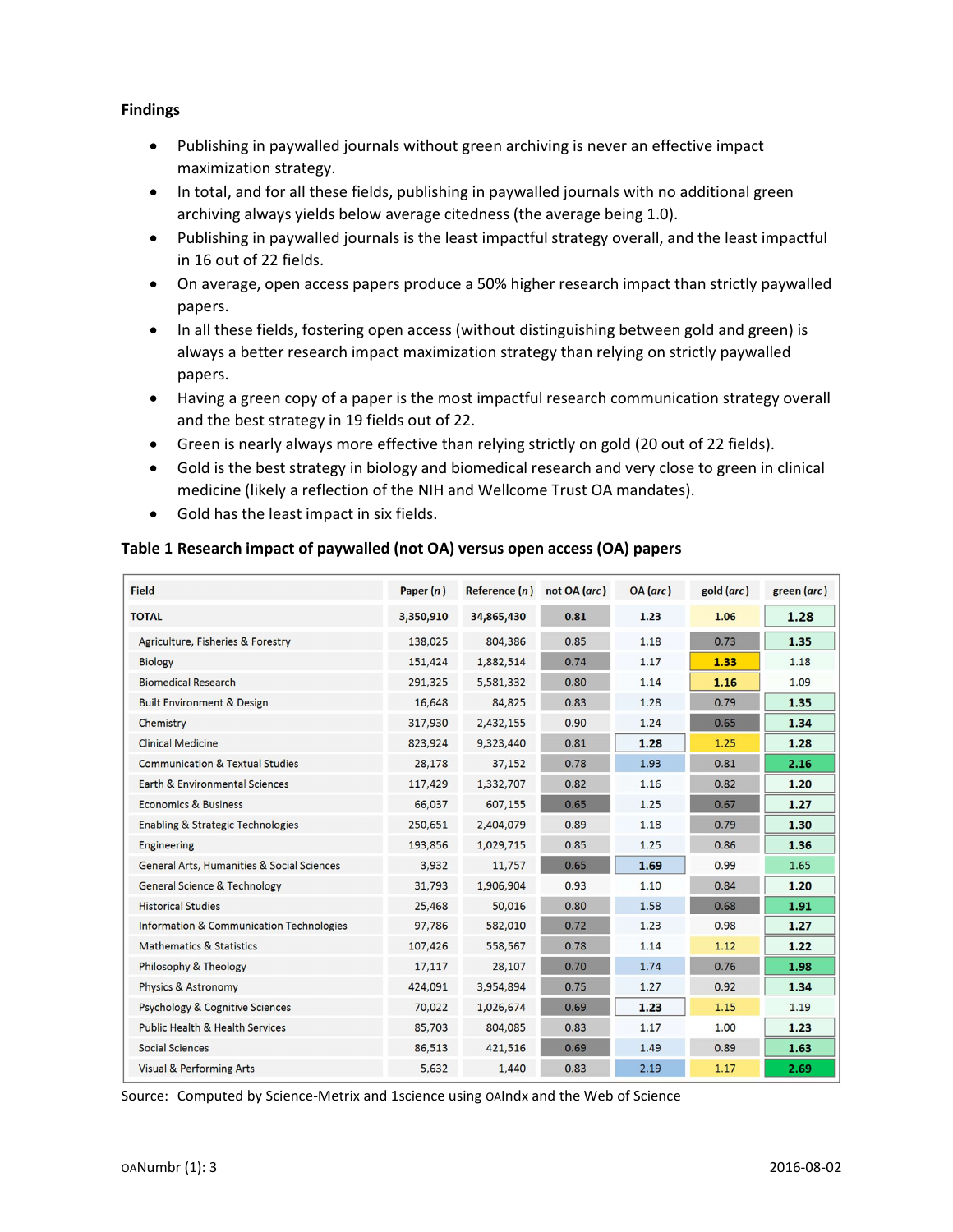#### Known limits and potential effects on findings

These data examine the impact of scholarly and research papers on the research community. This measure is therefore only an indication of the impact of these papers on further research, not of broader impact. Although one can surmise that open access papers may have a substantially greater economic and social impact than strictly paywalled papers, one cannot infer this from the present data. Furthermore, these data examine only communication strategies based on the use of scholarly and research journals; other media (e.g., books, conference proceedings) may have a greater impact on the research community, such as books in the humanities.

OAIndx comprises as many papers outside the WoS as it does within the WoS. It is presently impossible to know the precise effect of studying only half of the open access papers available. The "hidden" part is presently difficult to study as it isn't covered in the two mainstream citation databases. The WoS and Scopus both have similar selection strategies centred on large, established, highly cited journals, mostly in English and using a Latin character set—whereas OAIndx aims to be as comprehensive as possible, provided papers are published in quality-controlled scholarly journals.

Currently, the 1science harvesting technology has a recall of about 75%, meaning about 25% of false negative OA papers have been categorized here as paywalled, although they are actually available in open access. Considering that OA papers generally have higher impact, one can conclude that if all true positives (articles with an OA version) were removed from the paywalled category, the impact of paywalled papers would be even lower in several fields. Please note that all the findings are based on aggregate values and can in no way be used to predict the performance of individual papers.

#### **Discussion**

These data strongly corroborate the hypothesis that, regardless of the reason why, open access papers have a citation advantage over papers that are not found to have an openly accessible version. That said, there are strong data (based on a distribution comprising 17,453,126 papers) going against the hypothesis of an advantage accrued to an earlier availability of papers in OA. As shown in Figure 1 (and in all similar OA availability curves), a generalized latency is created by embargoes and by researchers being busy doing other things and therefore not posting papers promptly.